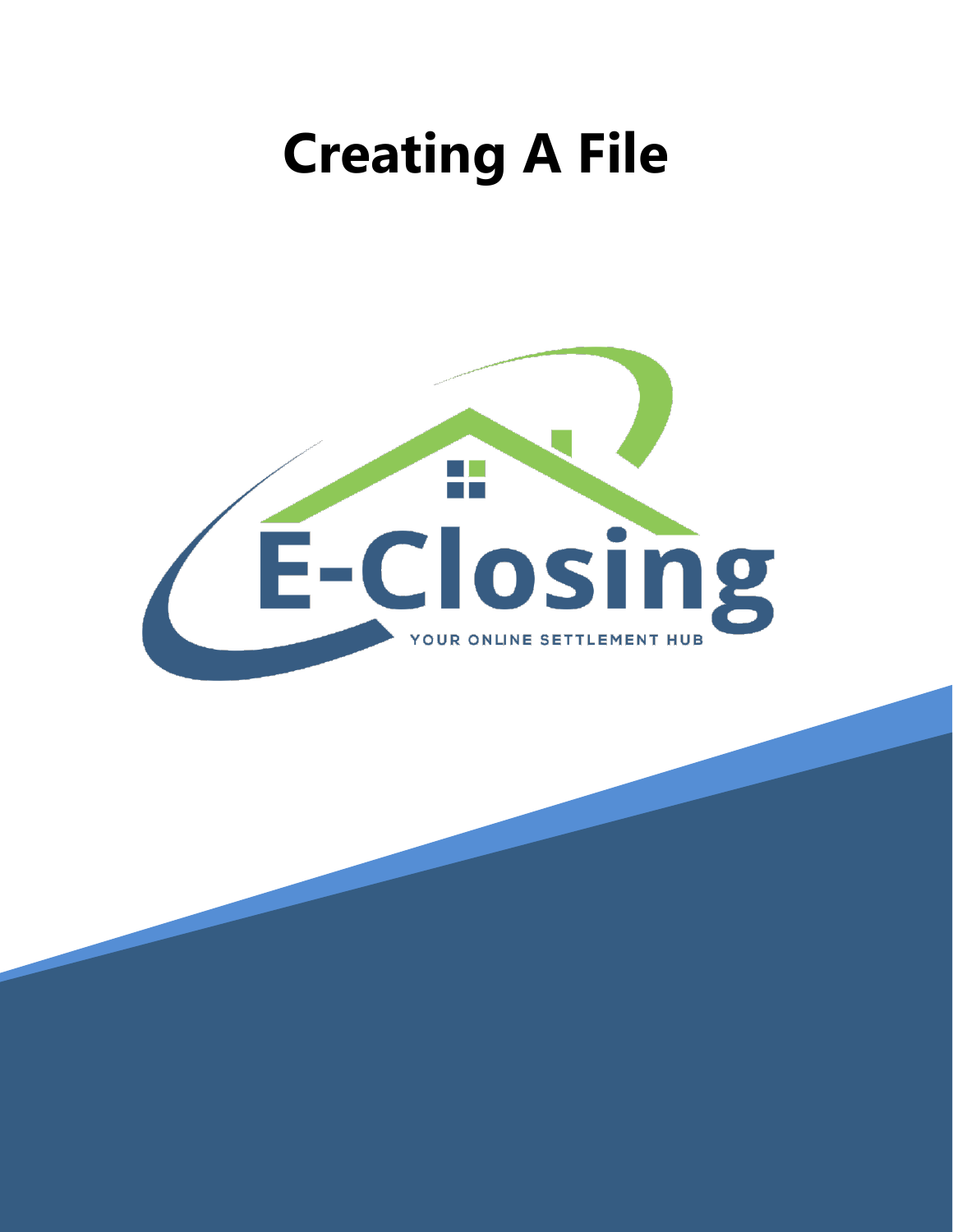So, your company has taken on a new order for a client and has asked you to enter it in E-Closing. You sit down in front of your computer and click on the Create New File option. Suddenly you are presented with a lot more options than you expected. You wonder to yourself what some of the options on the page even mean, but aren't sure who to ask to find out. Time is important in your field, and you don't want to take too much of it searching for an answer to a question that may be irrelevant to your situation. You decide to fill in what you know and skip the rest in the hope that it won't matter.

For many of our clients, this is a familiar situation. Whether you're new to the field or have never used a software of this sort before, working in any new software can seem daunting at first. However, with practice you'll be able to create new files quickly, easily, and with a full understanding of what the information you are entering is actually doing to the file.

## **The Create New File Screen**

To create a new file, sign in to E-Closing and hover your cursor over Select File > Create New File. When you do, you will see a new window open. It's not necessary that you fill out every field on this screen, but we do recommend that you fill out as much as possible. This will make locating and working in the file much easier down the line.

**Region** is primarily used for reporting purposes. This field allows larger offices with multiple locations to group offices into a region.

**Order Type** is primarily for reporting purposes. Each company can customize these types in the Back Office.

The **Purpose** allows you to select the transaction type for a file. For example, a Purchase vs. a Refinance, etc. This will affect what options you have in the file once it has been created. Bear in mind that this can be changed in the Maintain File > Lender Information screen if necessary.

The **HUD Type** allows you to choose the format for your disclosure form. This field defaults to Closing Disclosure, but you may also select from other form types depending on what you need. If you need to change this later, you can do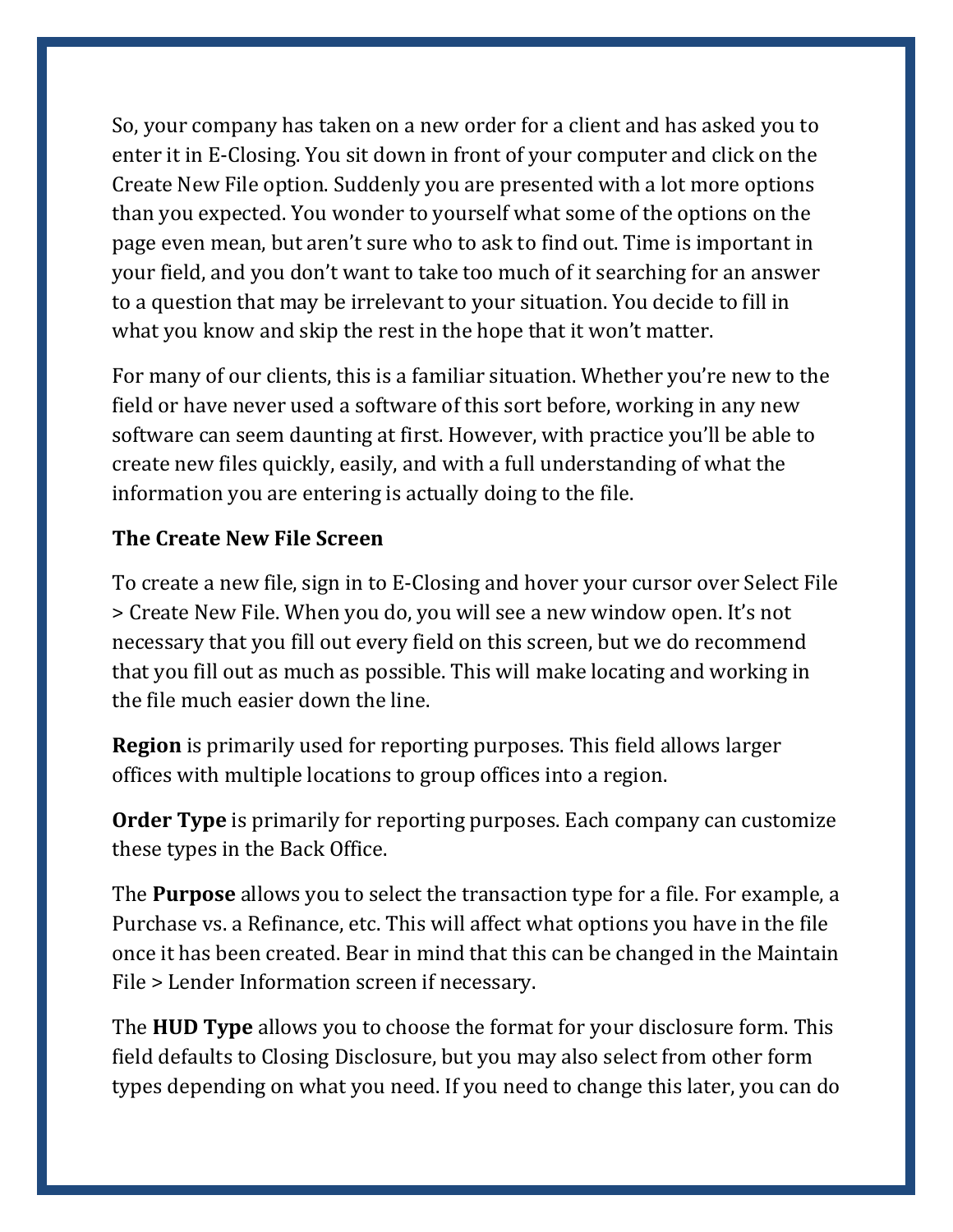so, however the conversion process will delete any manual changes made to the disclosure form. Because of this we highly recommend that you either make the correct selection on this screen or wait to make any manual changes to the form until you are sure of which format you need.

In this case the term **Buyer** is multipurpose. It can refer to the person buying the property, the individual borrowing money to refinance a home, a Limited Liability Company that is purchasing a commercial property, and many other entities. The **Buyer** field that you have available is **Type**, which defaults to **Individual**. There are multiple **Types** available, simply select the one that works best for the file. If you have multiple individuals, such as a husband and wife, or multiple trustees, you will not be able to enter them all on this screen. Simply enter the primary **Buyer**'s name. You can add additional entries once the file has been created in the **Borrower Information** screen.

The **Property Address** refers to the property being purchased, refinanced, etc. for this file. As a note, once the zip code is entered, we will automatically populate the city, state, and county fields.

The **Team** field allows larger offices with multiple processors to customize processing teams. Users will have the option to view only files assigned to a specific team or processor on their Whiteboard in Back Office > Miscellaneous Menu > Manage Whiteboard. If you are unsure of what team the file will be assigned to, or you intend to change the assigned team at some point, it can be changed in the Maintain File > Miscellaneous Change screen.

The **Lookup Number** is not necessary for the creation of a file. However, we offer it as an option for our clients who have their own file labeling system that they wish to use in conjunction with E-Closing. Since E-Closing automatically assigns a file number in a particular format, that file number is not always compatible with an existing file labeling system. Because of this, we allow our clients to label the file with a **Lookup Number** that is completely customizable. The **Lookup Number** is searchable on the Whiteboard. We can also set it up so that, if you prefer, your documents will show the **Lookup Number** in place of the **File Number**. A **Lookup Number**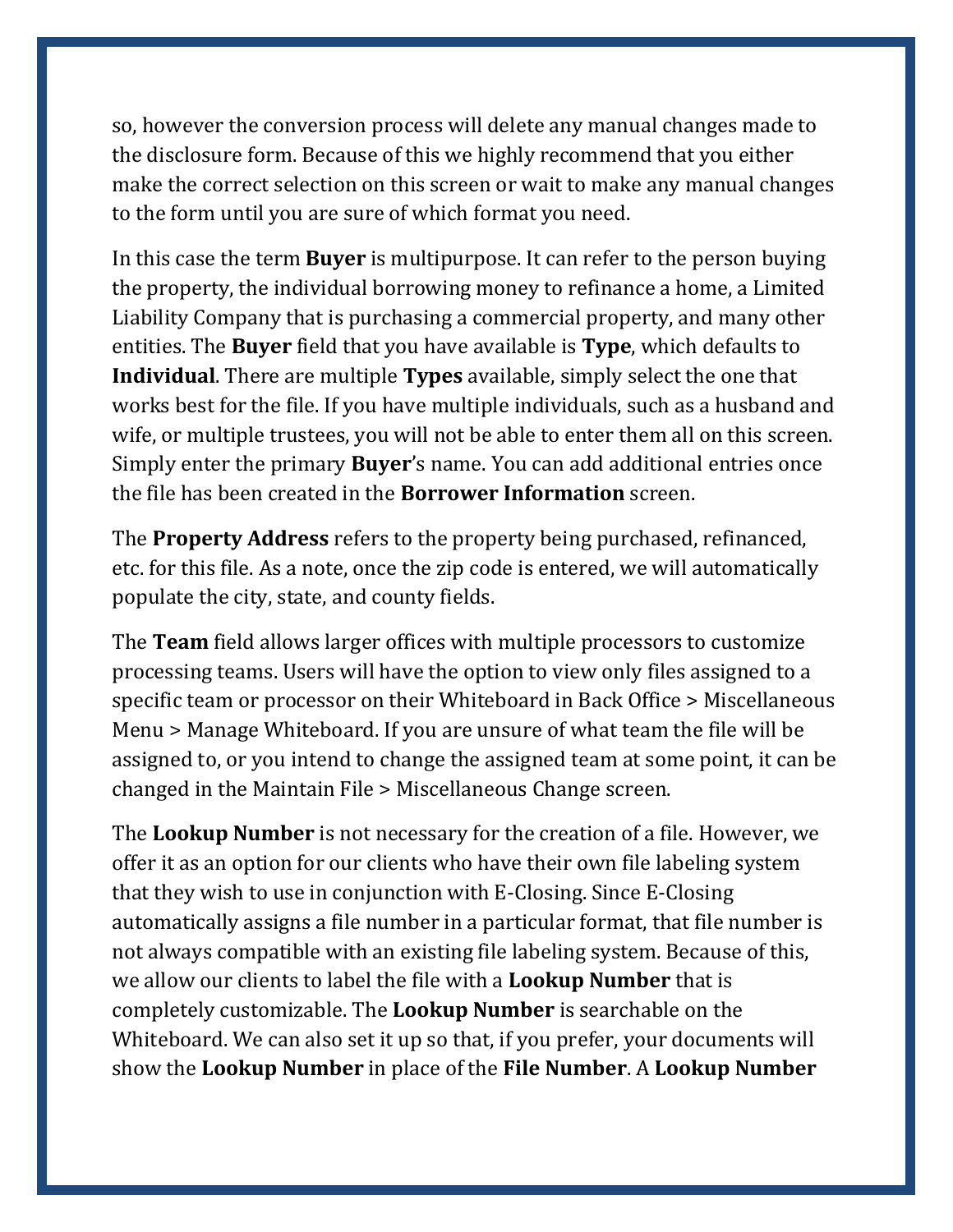can be up to 20 characters in length, and may contain letters, numbers, and special characters.

**Referred By** allows you to add names or codes to keep track of who refers business to you. If this is something you wish to use, we can add a report for you which will allow you to view and sort this information more quickly. Settings for this can be customized from your Whiteboard > Back Office > Miscellaneous Menu > Manage Referral Codes.

The **Projected Close Date** is usually the date found on the purchase and sales agreement. Obviously, a close date will be chosen at some point, but this will allow you to give yourself a general time line even if you don't know for sure when the true closing date will be.

The **Settlement Agency** field is used for larger companies that close under different firm or company names and locations. This field will not appear if your company is not set up to use Settlement Agencies. If it becomes necessary to change this at a later date, you may do so on the Maintain File > Miscellaneous Change screen.

**Escrow Account** refers to the bank account that you will be using for this file's financial matters. We recommend that you be certain of which account is selected before you post any financial activity in the file, such as posting receipts or printing checks. Once you have posted financial activity in the file, this option will lock. To unlock it, you will have to unpost any financial activity in the file (ie. Delete receipts and void checks or wires) before you can change the Escrow Account in Maintain File > Financial Information screen.

**Title Processor, Closer, Other Employee, Attorney, Notary, Abstractor,**  and **Plot Plan Eng.** are all individuals related to the file. Of these, **Closer** is likely to be the one most visible. The name in this field will pull to the Settlement Agent field on page five of the CD. If you need another entry to pull here, we likely have a rule that we can put in place for your company. For example, we know that many of our clients use an Attorney as their Settlement Agent because the state they work in requires it. If that is the case, we can enter a rule for you company so that the Settlement Agent field on the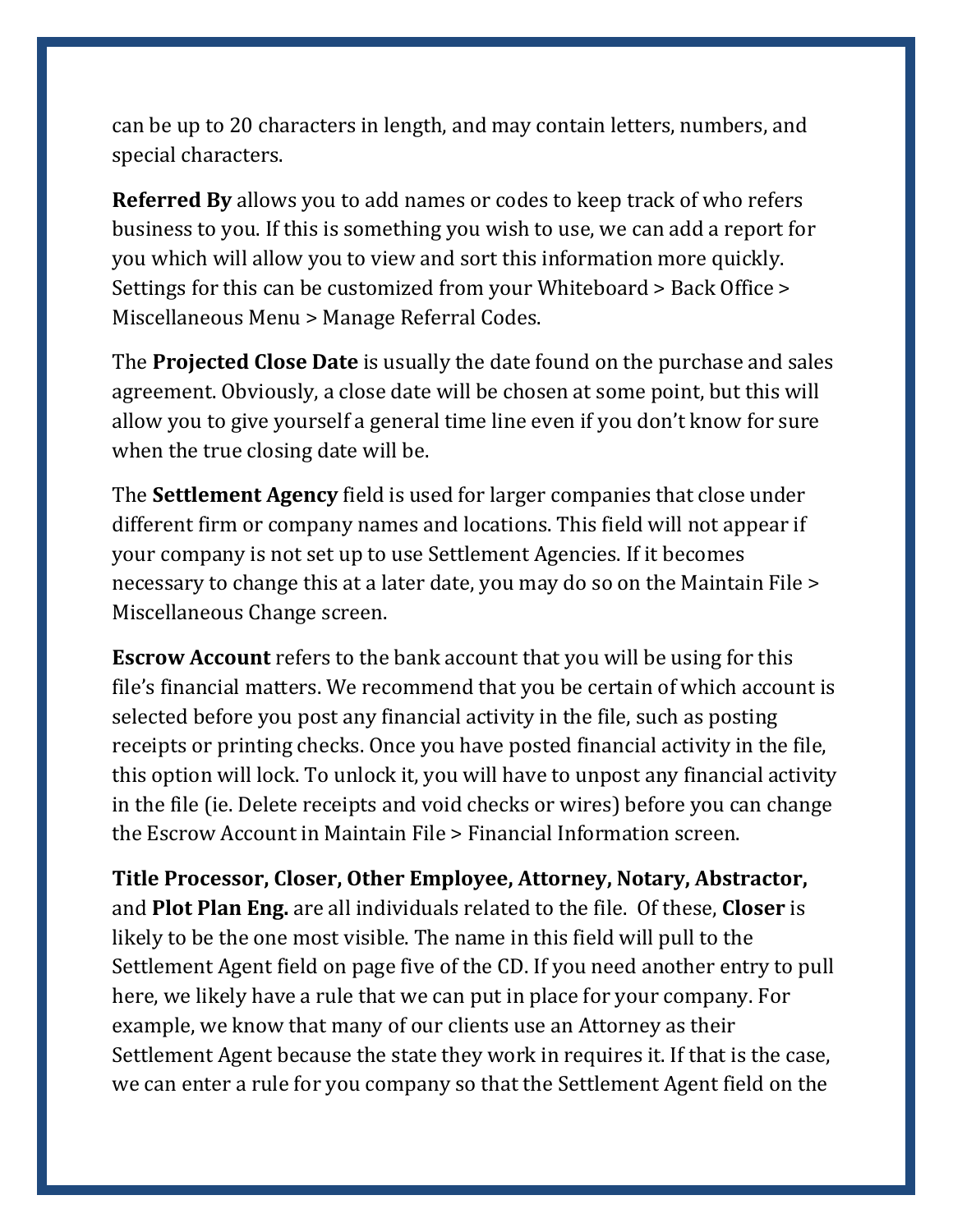HUD or CD will pull from the **Attorney** field instead of the **Closer**. If at any point you need to change one of these fields, you can do so in Maintain File > Miscellaneous Change screen.

A small aside here for clarification. You may not be familiar with all of the positions that you see in the paragraph above, so I'm going to take a moment to cover that right now.

The **Title Processor** is the primary person handling the file, and their name is the one that appears on any letters sent out (MLC Requests and the like, for example). Depending on the location and the individual's qualifications, they are also known as paralegals or legal assistants.

The **Closer** is the individual who physically witnesses the closing transaction. Their name and contact information will pull to page 5 of the Closing Disclosure. In some states this person is required to be an attorney, but not all.

In our system, the **Abstractor** is the person who physically does the title search and creates the report for your company.

Finally, the **Plot Plan Engineer** is usually a surveyor who verifies that the plot layout matches the information on the Legal Description.

If your company is using Events and Checklists, **Checklist Name** will allow you to connect this file with one of your Checklists.

**Escrow Accounting Type** defaults to Automatic. In general, this setting should be left alone, as Automatic will pull expected funds and disbursements based on the information within the file. The Manual setting disconnects the HUD/CD from Escrow Accounting, showing only manual entries. If you were to select Manual, you would be forced to manually enter all receipts and disbursements.

**Underwriter** will allow you to select the underwriter you wish to use from the list in your Rolodex. This may be freely changed in Maintain File > Title Policy screen up until a CPL and/or jackets are generated.